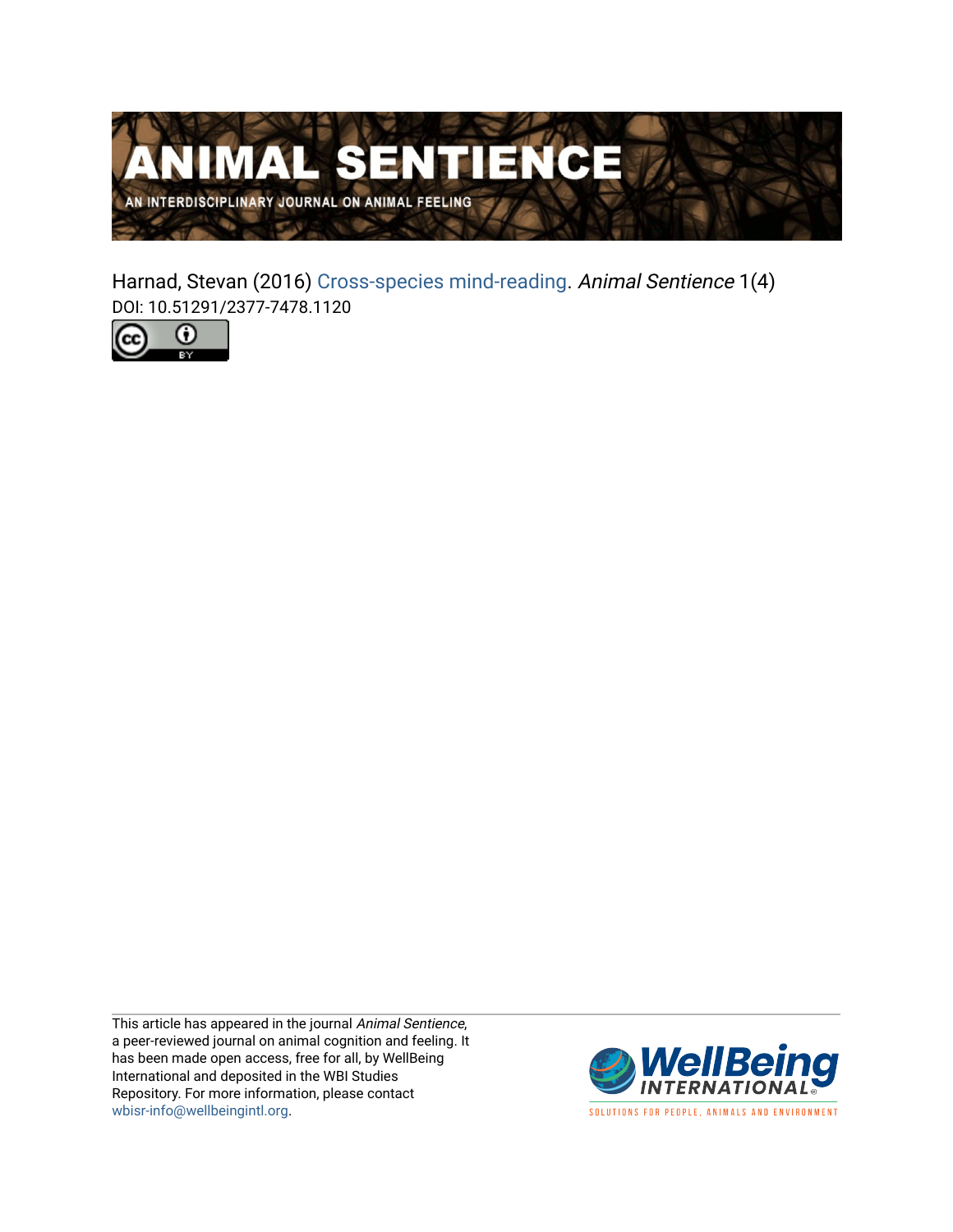## **Cross-species mind-reading**

Response to Racine on **[Harnad](http://animalstudiesrepository.org/animsent/vol1/iss1/1)** on *Other Minds*

## **Stevan Harnad** Cognitive Sciences Institute Université du Québec à Montréal

**Abstract**: We can never be sure anyone else is sentient. But we can be sure enough in the case of other people, nonhuman primates, mammals, birds, fish, lower vertebrates and invertebrates as to make scepticism academic and otiose (not to mention monumentally cruel). The only genuinely uncertain kinds of cases are jellyfish, microbes and plants. The rest is not about *whether* but *what* they are feeling.

> **[Stevan Harnad](mailto:harnad@uqam.ca)** is Professor of cognitive science at Université du Québec à Montréal and University of Southampton. His research is on category learning, language evolution, consciousness, and open access. Founder and former editor of the journal [Behavioral and](http://users.ecs.soton.ac.uk/harnad/Temp/bbs.valedict.html)  [Brain Sciences,](http://users.ecs.soton.ac.uk/harnad/Temp/bbs.valedict.html) Harnad is becoming increasingly active in the problems of animal welfare, animal rights and animal law. <http://bit.ly/StevanHarnadUQÀM>



The only substantive points on which I might disagree with **[Tim Racine](http://animalstudiesrepository.org/animsent/vol1/iss1/3/)** (2016) are all in his second paragraph:

1. Racine criticizes the "Cartesian split between mind and behavior." But having a mind just means having mental states. Mental states just means *felt* states. And feeling is not the same thing as doing (behavior). So there is indeed a split between feeling and doing.

2. Racine suggests that "there is no certainty per se in the first person case." I think there certainly is. I can be certain that I am feeling whatever I am feeling when I am feeling it. It is only others who cannot be certain I am feeling anything (and I, that others are feeling anything). So I do indeed assume that "we can only be sure about our own minds but have to rely on inference for the minds of others": inference from what they (and their brains) do as well as from what they say (if they can talk). So we can't be sure others are feeling. But we can be sure enough in the case of other people, other primates, other mammals, birds, fish, lower vertebrates and invertebrates as to make scepticism academic and otiose (not to mention monumentally cruel). The only genuinely uncertain kinds of cases are jellyfish, microbes and plants. The rest is not about *whether* but *what* they are feeling.

3. I don't know what "mental concepts" are, so I don't know what it would mean that although they "essentially involve feelings, many do not." If the "many" refers to mental states (rather than to "mental concepts," whatever that might mean) then all